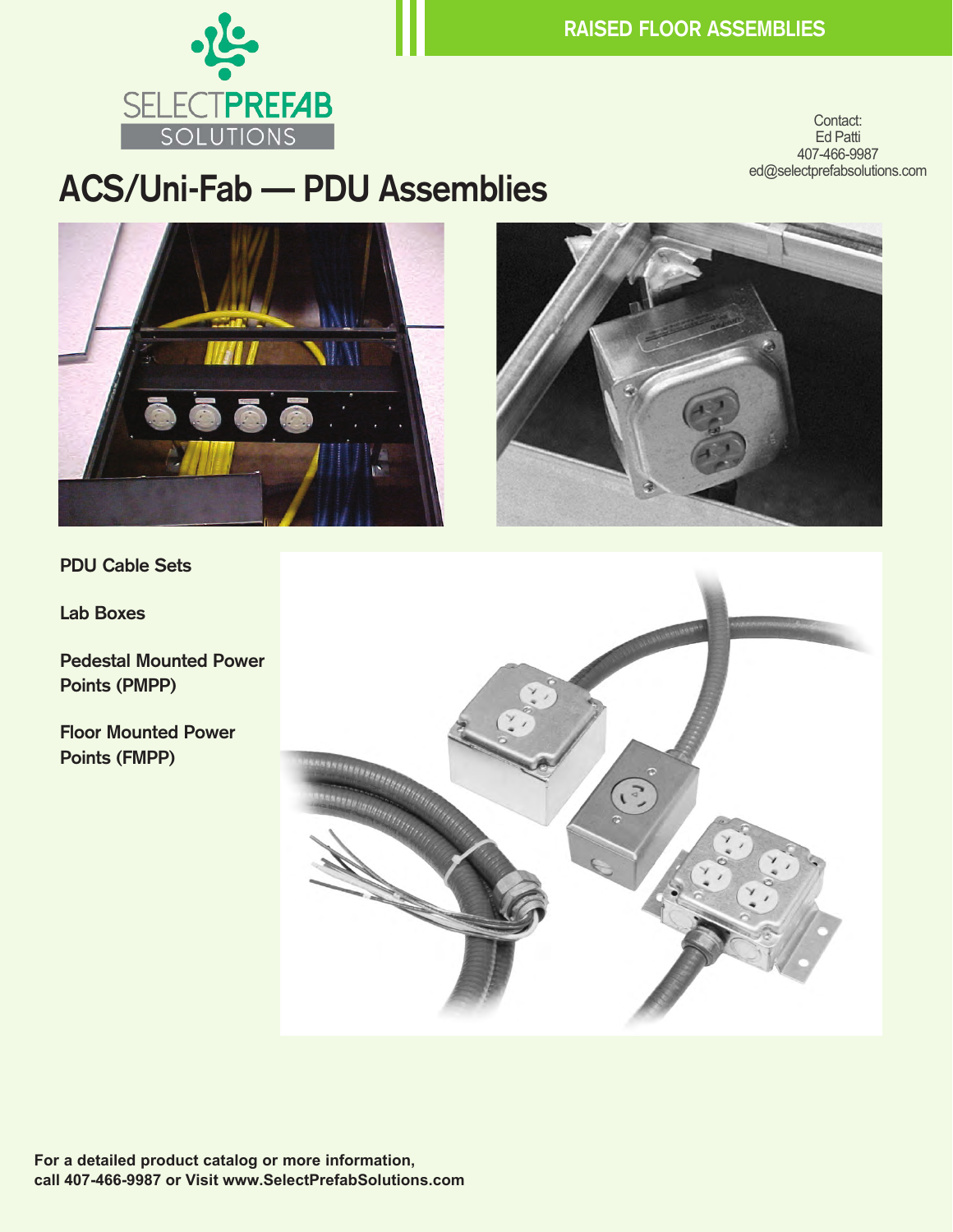## **PDU Assemblies Technical Specifications**



ACS/Uni-Fab Lab Boxes, Power Points and Floor Boxes are the building blocks for a unique, user friendly system of Computer Room Power Distribution assemblies. We combine the benefits of custom design with the flexibility and installation ease of a modular system.

This system supports all requirements between 15 and 60 Amperes - a capability not normally available on other systems. PDU Cable Assemblies are designed for raised floor branch circuit applications. They can be configured with a Bell Box and stainless steel cover or a 4" square box and industrial raised cover. The assemblies are capable of utilizing straight blade and locking type devices in a variety of configurations. Lab Boxes and PMPP's are furnished with a custom bracket for easy hand installation which eliminates the dust and metal shavings produced by drilling for conventional support methods. All power distribution assemblies are shipped with home runs attached – made from Liquidtight, MC or jacketed MC cable, or flexible metal conduit.

Our modules are assembled from off the shelf materials to allow for easy field modifications. This means last minute design changes can be done on-site. For the long term, the same modular features, which allow for installation ease contribute to the longevity of the system. Even removal for relocation or storage can be accomplished quickly, with confidence that the system will be ready for future use.





For a detailed product catalog or more information, call 407-466-9987 or Visit www.SelectPrefabSolutions.com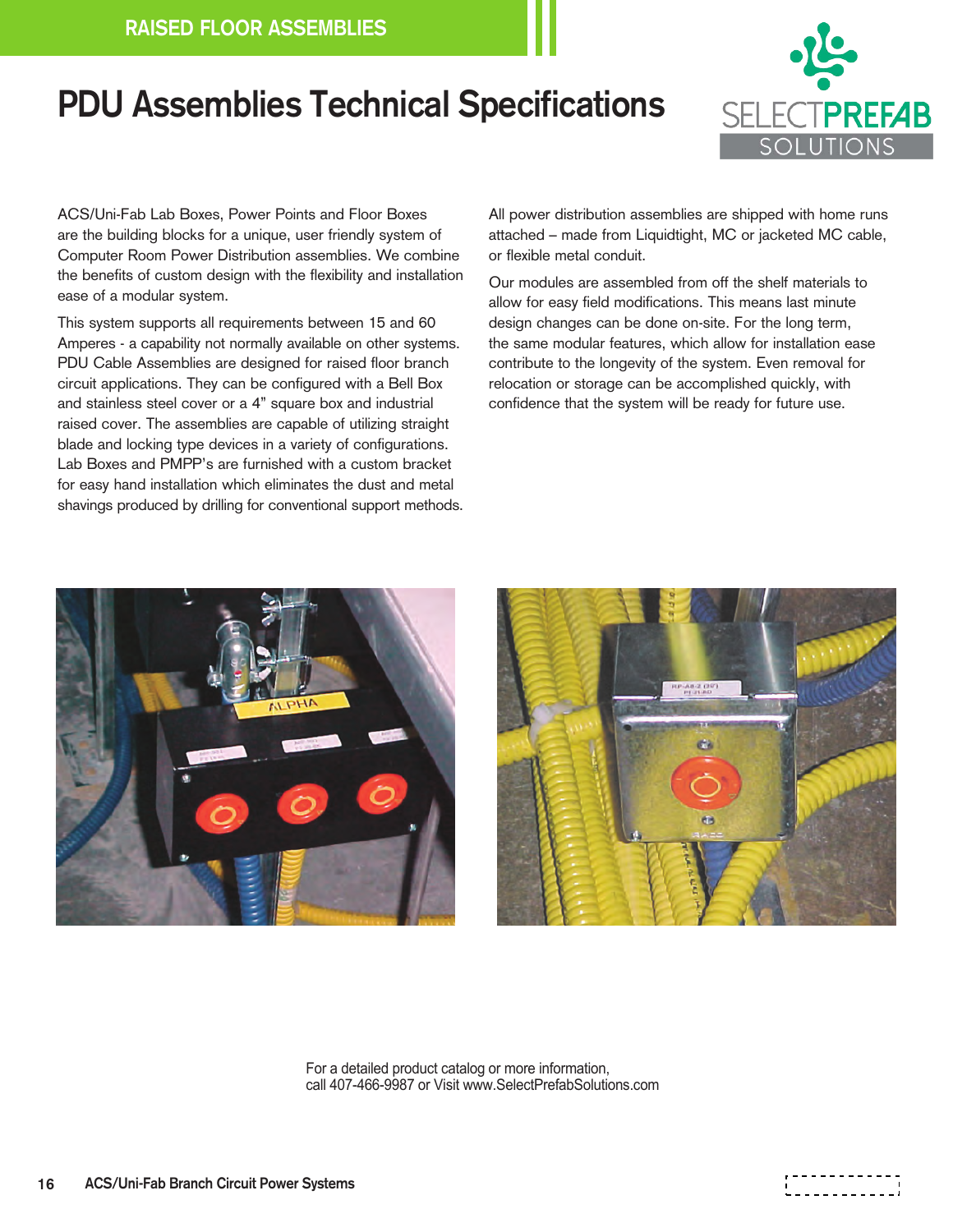

# **PDU Assemblies Technical Specifications**

**Lab Box 1**









| <b>Device Capability</b><br>of Each | <b>Straight</b><br><b>Blade</b> | Twist<br>Lock | Pin &<br><b>Sleeve</b> |
|-------------------------------------|---------------------------------|---------------|------------------------|
| 4 Sq w/IRC                          | 2                               |               |                        |
| Bell Box w/SS Cover                 | 2                               |               |                        |
| <b>PMPP</b>                         |                                 | ิค            |                        |

#### **Lab Box 4**







**Quad Lab Cover 4X8 2 & 3 Twist Locker Cover**

| <b>Device Capability</b><br>of Each | <b>Straight</b><br><b>Blade</b> | Twist<br>Lock | Pin &<br><b>Sleeve</b> |
|-------------------------------------|---------------------------------|---------------|------------------------|
| <b>FMPP</b>                         |                                 | 9             |                        |
| Lab Box 1                           | 2                               |               |                        |
| Lab Box 4                           |                                 | з             |                        |

- Assemblies are available with general purpose, isolated ground, straight blade or twist-lock devices
- Lab 1, Lab 4 and PMPP Power Distribution Assemblies are shipped with ACS/Uni-Fab's custom pedestal supports
- All power distribution assemblies are shipped with Home Run Cable® attached

For a detailed product catalog or more information, call 407-466-9987 or Visit www.SelectPrefabSolutions.com